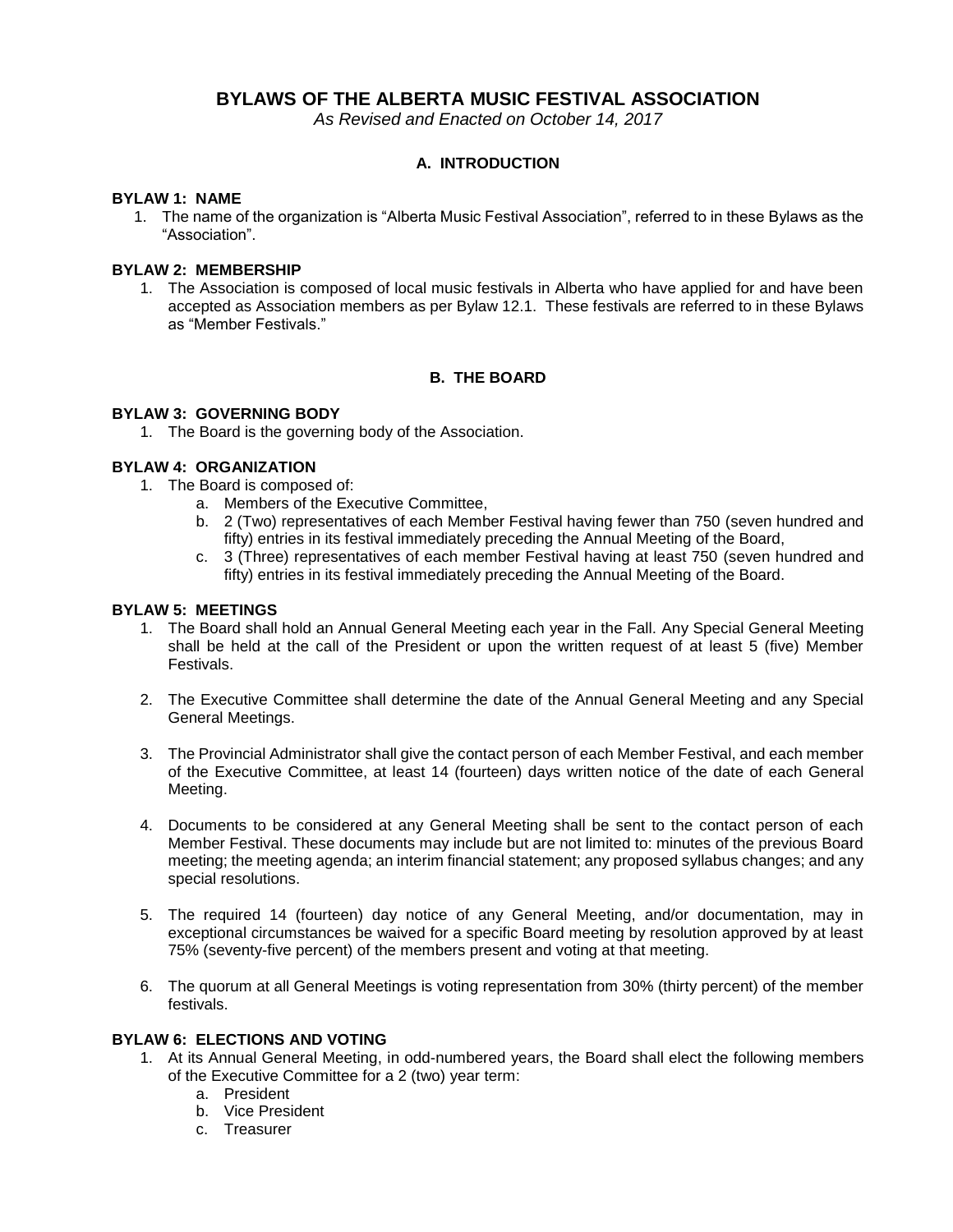- d. 2 (Two) Directors with 1 (one) director being elected on the even-numbered year.
- 2. Candidates for a vacant elected position will be determined by the board. The chair of the meeting shall call for further nominations from the floor. All nominees must be current members of the Board. If the position is not filled by acclamation, voting shall be by secret ballot.
- 3. In the event of an unexpected vacancy in an elected Executive Committee position, that Committee may appoint a replacement to hold office for the remainder of the vacant term.
- 4. Those eligible to vote at any given meeting of the Board are members of the Board as described in Bylaw 4.
- 5. A majority of 50% (fifty percent) plus 1 (one) of the ballots cast is required for election, other than by acclamation, to the Executive Committee. If no candidate receives the prescribed majority, the following procedure must be followed.
	- a. If there are only 2 (two) candidates, additional ballots shall be held until 1 (one) candidate is elected.
	- b. If there are more than 2 (two) candidates, a run-off election shall be held between the 2 (two) candidates having the largest number of votes. If the run-off vote is tied, additional ballots shall be held until 1 (one) candidate is elected.
- 6. Except where otherwise specified in these Bylaws, a majority of 50% (fifty percent) plus 1 (one) of the votes cast is required for approval of a resolution. A resolution that produces a tied vote shall be considered defeated.

### **C: THE EXECUTIVE COMMITTEE AND MEMBER RESPONSIBILITIES**

#### **BYLAW 7: EXECUTIVE COMMITTEE**

- 1. The Executive Committee shall consist of the following Officers:
	- a. Elected Officers
		- i. President
		- ii. Vice President
		- iii. Treasurer
		- iv. 3 (three) Directors
		- v. Immediate past President
	- b. Contracted Staff, which may include, but is not limited to the following:
		- i. Provincial Administrator
		- ii. Assistant Provincial Administrator
		- iii. Syllabus Coordinator
		- iv. Fundraising / Public Relations Coordinator
		- v. Additional staff may be contracted but shall not be considered a member of the Executive Committee (with the exception of the named Staff positions listed above).
- 2. Elected Officers shall have full voting privileges. Contracted Staff, as outlined in 7.1.b shall also have full voting privileges. Only Elected Officers shall make recommendations to the Board regarding contract fees and/or paid honoraria. Contracted Staff shall abstain from any and all votes regarding payment of said staff.
- 3. The Elected Officers of the Executive Committee may contract staff to oversee the general operations of the provincial festival. Contracts shall never exceed a five (5) year term. If a contract exceeds a one (1) year term, consideration shall be given for cost of living increases within that contract. Each contract may be subject to review by the Elected Officers of the Executive Committee during the term of the contract and, if deemed necessary, the contract terminated.
- 4. The Executive Committee shall appoint a recording secretary for Executive Committee and Board meetings.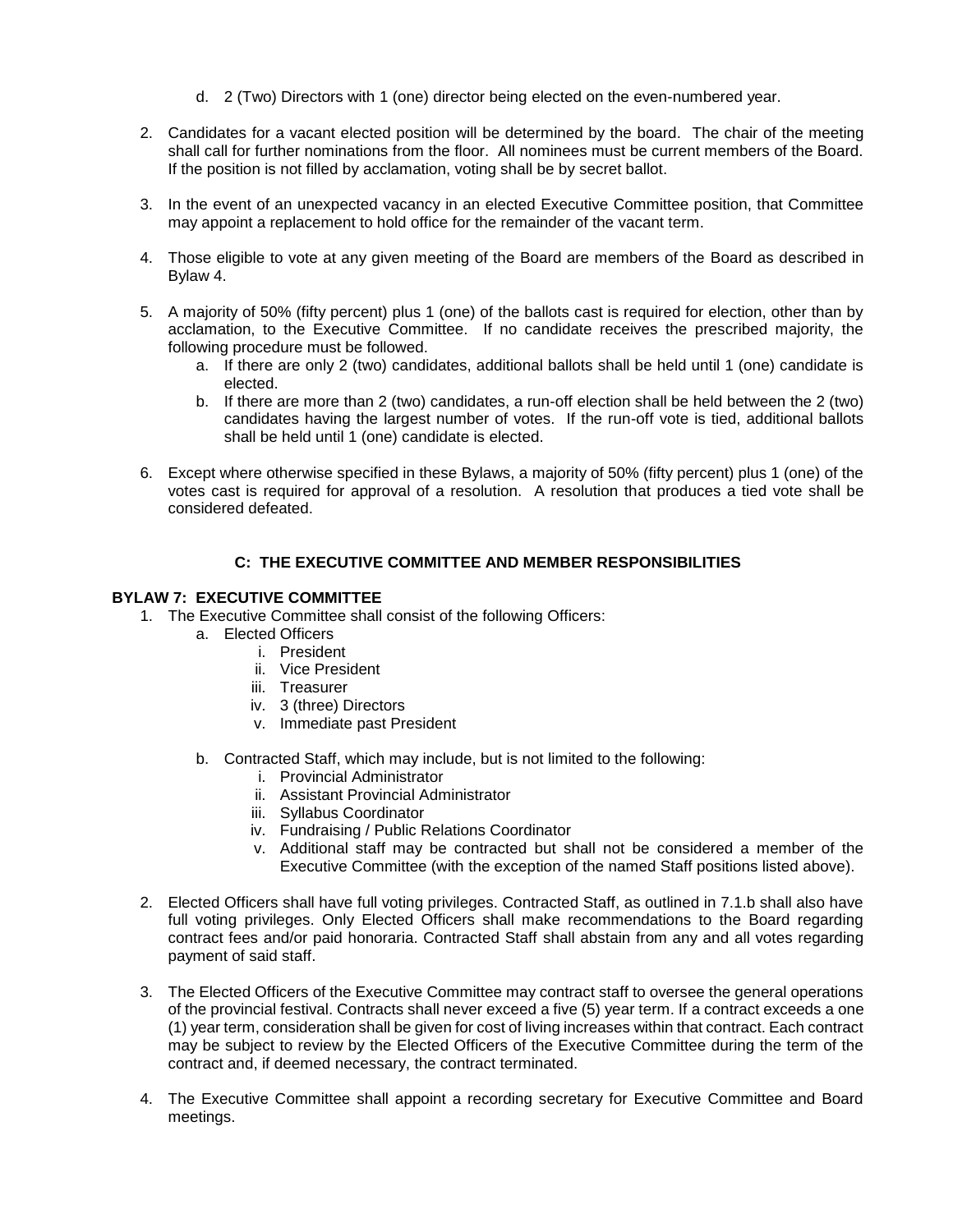- 5. Each elected member of the Executive Committee may serve a maximum of 2 (two) consecutive terms in the same elected position. The Treasurer is not subject to this limitation.
- 6. An Elected Officer of the Executive Committee shall be removed from office by resolution approved by 75% (seventy-five percent) of the votes cast at any meeting of the Board. The following procedure must be followed:
	- a. The Officer must be given written notice of the Board's intention to consider a motion to remove, such notice to include the resolution and all other relevant documentation;
	- b. Each Member Festival must be advised in writing at least 14 (fourteen) days before the meeting at which the resolution is to be considered, such notice to include the resolution and all other relevant documentation.
- 7. Any Executive Officer may resign before their term end with written notice to the Executive Committee.
- 8. The Executive Committee shall meet at the call of the President, but at least once before the Alberta Music Festival, and at least once before the Annual General Meeting. It shall also meet at the request of at least 4 (four) members of the Executive Committee. Committee members shall be given at least 7 (seven) days' notice of each meeting, such notice to include an agenda and any documentation relevant to the meeting.
- 9. The Executive Committee shall be responsible for carrying out the day-to-day business of the Association in accordance with these Bylaws and policies established by the Board.
- 10. In exceptional circumstances the Executive Committee may act on behalf of the Board when there is insufficient time for the Board to meet. The motion authorizing such action must be presented to the next meeting of the Board. Defeat of the motion shall not affect the legitimacy of any action already taken.
- 11. The Executive Committee or the President may invite any person to attend a meeting of the Executive Committee, such person to have privilege of voice.
- 12. Remuneration in the form of honoraria may be paid to the Treasurer. The Elected Officers of the Executive Committee, with the exception of the Treasurer, shall recommend to the Board the amount of such honoraria annually. Remuneration will not be given to any other Elected Officers. Contracted Staff shall receive remuneration as outlined in the terms of their contract/s.
- 13. Upon written request given to the President by a representative of a Member Festival, the Executive Committee shall make the books and records of the Association available for inspection by that representative. Such inspection may take place at the Annual General Meeting of the Board, or at any other time and place satisfactory to the representative and the Executive Committee member(s) having charge of the records.
- 14. The quorum at an Executive Committee meeting is 50% (fifty percent) plus 1 (one) of the Executive Committee membership.
- 15. If determined by the President or at least four (4) members of the Executive Committee, an Executive meeting may be held by phone, teleconference, or any other electronic means.

#### **BYLAW 8: EXECUTIVE DUTIES**

#### **1. President**

The President shall preside over all meetings of the Executive Committee and the Board, and ensure that the policies established by those bodies are implemented. He or she is an ex-officio member of all committees. The President is responsible for all other duties as determined by the Executive Committee.

## **2. Vice President**

In the absence of the President, the Vice President shall assume the responsibilities of the President. The Vice President is responsible for all other duties as determined by the Executive Committee.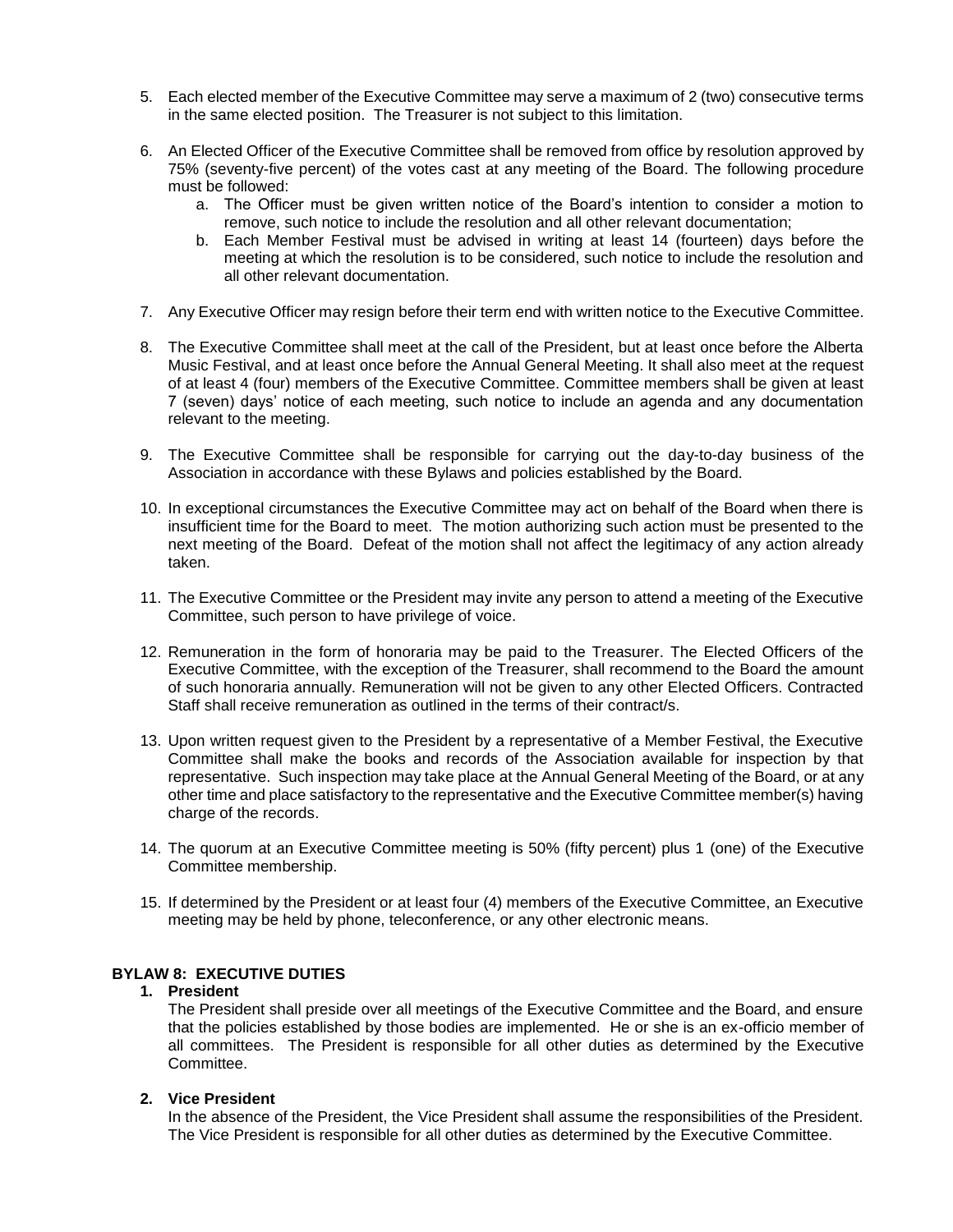### **3. Treasurer**

The Treasurer shall exercise general supervision of the financial affairs of the Association. He or she shall maintain a permanent record of the Association's receipts and expenditures, assets and liabilities, and shall present a reviewed financial statement to the Annual General Meeting of the Board. If a reviewed financial statement is unavailable at that time, the Treasurer shall present an unreviewed financial statement to the Annual General Meeting. The Treasurer shall present a proposed annual budget. The Treasurer is responsible for all other duties as determined by the Executive Committee.

### **4. Directors**

.

Directors' duties shall include but are not limited to attending all Executive meetings; attending all General Meetings; act as Volunteer Coordinator/s for all festival events; act as historian for the Association; chair and/or serve on committees and/or sub-committees as the need arises.

### **5. Provincial Administrator**

The Provincial Administrator is responsible for the efficient operation of the Provincial Festival. The Provincial Administrator is the custodian of the minutes of Executive Committee and Board meetings. He or she is also the custodian of the Bylaws ensuring that they are kept up-to-date; that all amendments have been recorded; and revised copies have been distributed to Member Festivals. The Provincial Administrator is responsible for all other duties as determined by the Executive Committee.

### **6. Immediate Past President**

The Immediate Past President will serve in an advisory role and shall perform such duties as may be assigned by the Executive Committee.

## **D: COMMITTEES AND SPECIAL APPOINTMENTS**

### **BYLAW 9: AUTHORITY TO ESTABLISH COMMITTEES**

1. The Executive Committee or the Board may establish a Standing or Special Committee to deal with any matter it considers advisable in order to accomplish its aims, objects, and purposes. The terms of reference of any Committee shall be recorded in the minutes of the Executive Committee or the Board, as the case may be. Committee members may be drawn from the Board or from beyond.

#### **BYLAW 10: SYLLABUS COMMITTEE AND APPOINTMENTS**

- 1. The Executive Committee may establish a Syllabus Committee consisting of the Syllabus Coordinator who shall chair the Committee, and up to 4 (four) additional Board members. This standing Committee shall solicit proposed Syllabus changes, together with rationale, from members of the Executive Committee and member Festivals, and presents its recommendations to the Executive Committee. The Syllabus Committee shall present a written report containing the recommendations of the Executive Committee with rationale to the Board at the next General Meeting (or a meeting shall be called for this purpose). Recommendations approved by the Board shall be incorporated into the Provincial Syllabus for the following year.
- 2. The Syllabus Committee may establish sub-committees as it deems advisable, to which it may add members from the Board or beyond.

## **BYLAW 11: RULE INTERPRETATION / APPEAL COMMITTEE**

1. The Rule Interpretation/Appeal Committee shall be composed of the President, who shall chair the Committee, and up to 4 (four) other Executive Committee Members. The main function of this Special Committee is to deal with any protest that may arise in relation to the Provincial Festival.

### **E: MEMBER FESTIVALS**

#### **BYLAW 12: ELIGIBILITY FOR MEMBERSHIP**

1. Any organization operating a music festival in Alberta may be accepted as a Member Festival by resolution of the Board, provided each of the following conditions is met: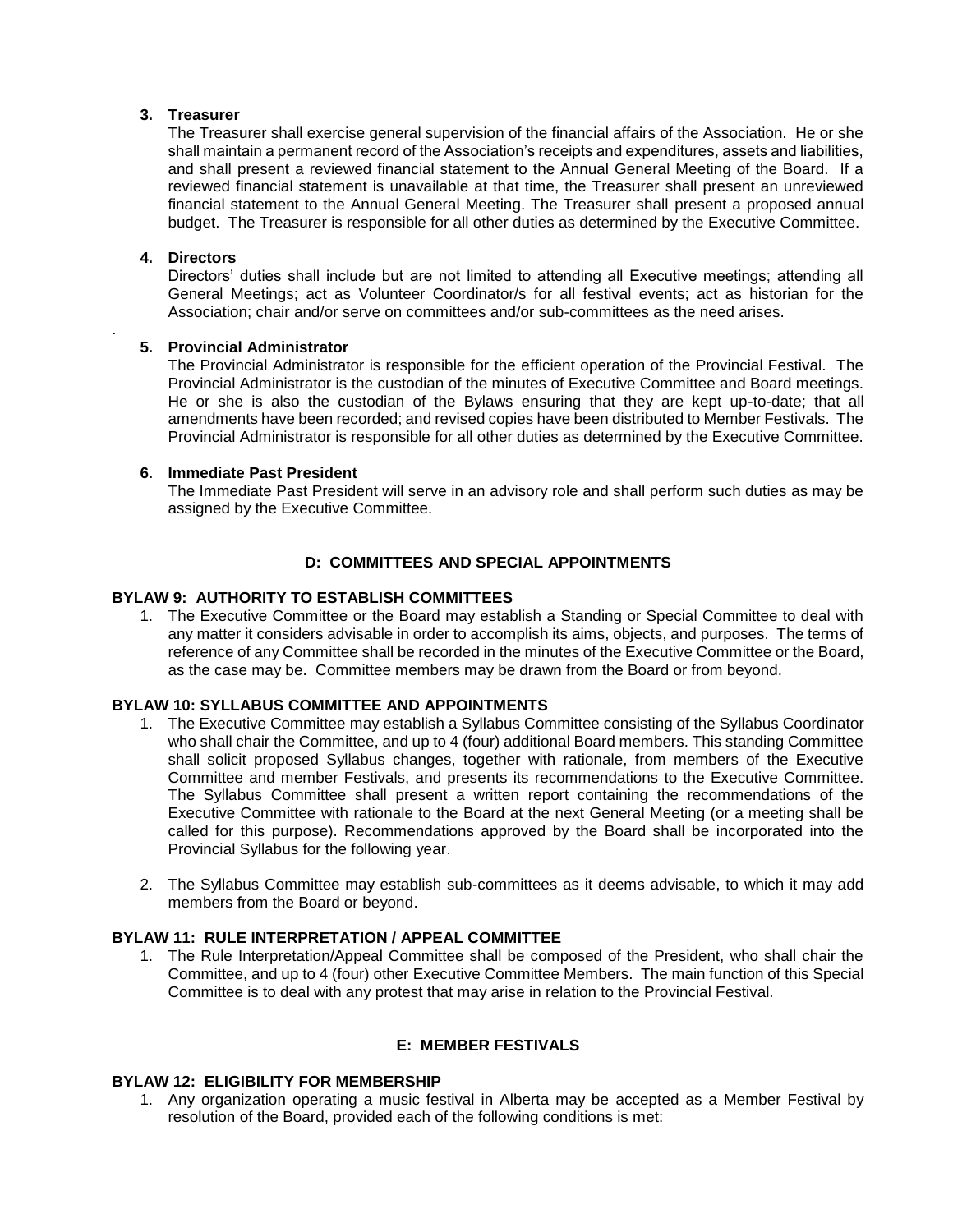- a. The Board receives, at an Annual General Meeting, an application for membership accompanied by a copy of the resolution requesting membership, which resolution shall have been passed by a majority of the members of the organization operating the music festival. The application must have been submitted to the Provincial Administrator at least 30 days before the Annual General Meeting.
- b. The organization operating the music festival agrees to use the Association's Provincial Syllabus and to abide by the rules therein.
- c. The organization operating the music festival provides assurance acceptable to the Board that the organization is competent to organize and operate a music festival within the Association.
- d. The organization operating the music festival agrees that, as a Member Festival, it will pay the annual fees and other levies established by the Board.
- 2. The Provincial Administrator shall send to each new member Festival, upon acceptance by the Board of its application for membership, a copy of the Association's Bylaws.

#### **BYLAW 13: ANNUAL FEES AND OTHER LEVIES**

- 1. The amount of the annual fee assessed each Member Festival is the fee-per-entry multiplied by the number of entries the Member Festival had in the current year. Annual fees are due on December 31<sup>st</sup> (thirty-first). The fee-per-entry payable in a given year shall be determined by the Board at its Annual Meeting the preceding year. The Board may, with special resolution, impose an additional levy upon each Member Festival.
- 2. Provincial festival participant entry fees are due as/when specified by the Executive Committee and payable by the Member Festival to AMFA. If participant entry fees are not received by AMFA on or before the deadline set by the Executive Committee, those entry fees plus an additional late fee may be charged to the local festival. This additional late fee shall be set by the Executive but shall not exceed the total entry fee amount.

### **BYLAW 14: WITHDRAWAL AND EXPULSION**

- 1. A Member Festival may withdraw from the Association upon submission to the Annual General Meeting of the Board a resolution passed by a majority of the membership of that Member Festival.
- 2. A Member Festival that does not maintain its adherence to the conditions of membership as stated in these Bylaws, may be expelled from the Association by a resolution approved by 75% (seventy-five percent) of the votes cast at any meeting of the Board. The following procedure must be followed:
	- a. The Executive Committee must demonstrate that the Member Festival has not maintained its adherence to the conditions of membership.
	- b. The Executive Committee must advise the Member Festival of the precise way(s) in which it has violated the requirements of membership.
	- c. The Executive Committee must give the Member Festival adequate written notice that it may face expulsion if it does not adhere to the requirements of membership.
	- d. The Executive Committee must give every Member Festival at least 28 (twenty-eight) days written notice of the Board's intention to consider a motion to expel a Member Festival, such notice to include all documentation relevant to the motion.
- 3. A Member Festival whose membership has been discontinued may reapply for membership in accordance with the provisions of Bylaw 12.

## **F: FINANCE AND OTHER MANAGEMENT MATTERS**

### **BYLAW 15: FISCAL YEAR**

1. The fiscal year of the Association is August 1 through July 31.

#### **BYLAW 16: SIGNING OFFICERS**